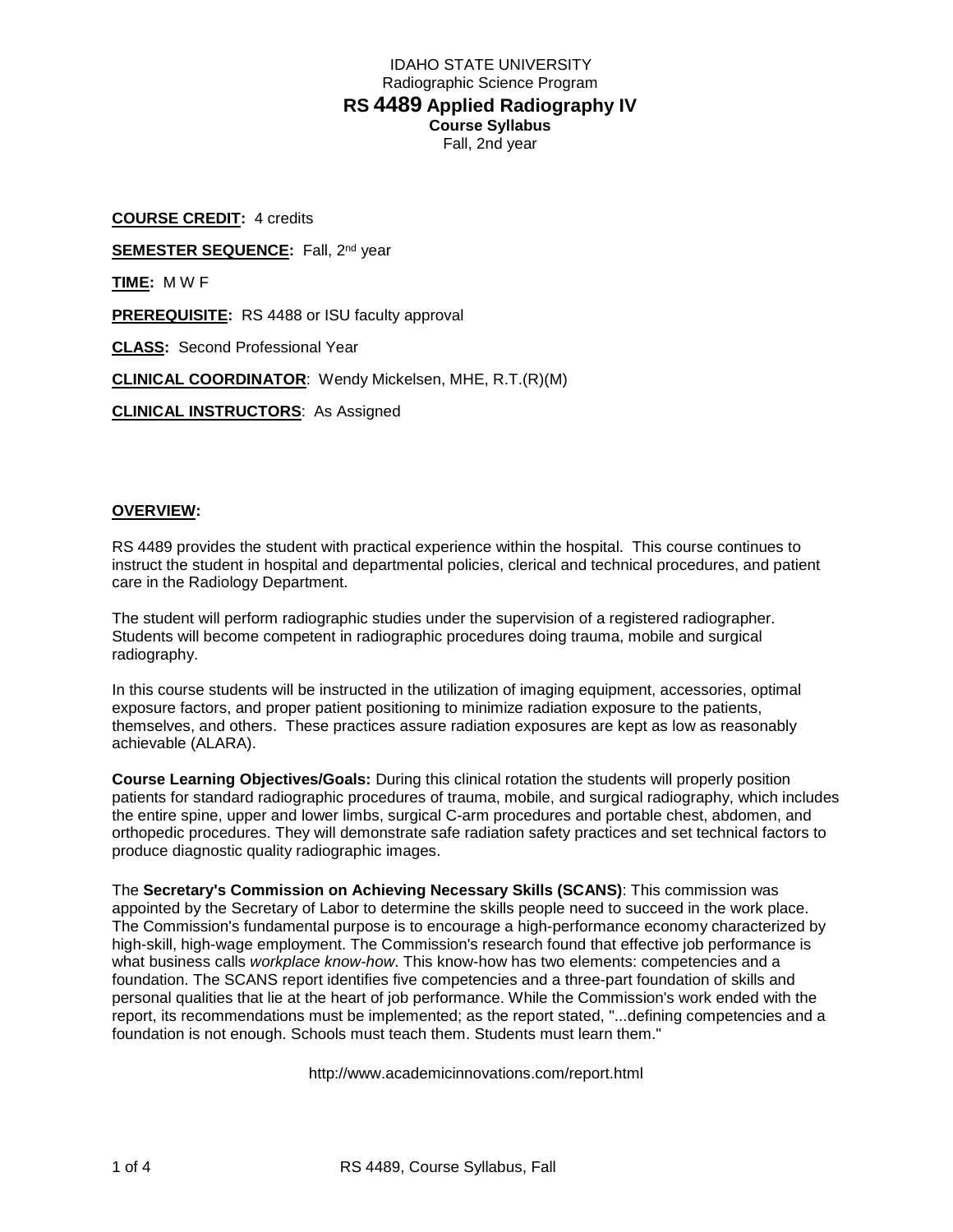# IDAHO STATE UNIVERSITY Radiographic Science Program **RS 4489 Applied Radiography IV Course Syllabus** Fall, 2nd year

## **Description of SCANS competencies are as follows:**

| <b>A Three Part Foundation</b> |                                                                                   |  |  |  |
|--------------------------------|-----------------------------------------------------------------------------------|--|--|--|
| 1. Basic Skills                | reads, writes, performs arithmetic and mathematical operations, listens and       |  |  |  |
|                                | speaks                                                                            |  |  |  |
| 2. Thinking Skills             | thinks creatively, makes decisions, solves problems, visualizes, knows how to     |  |  |  |
|                                | learn, and reasons                                                                |  |  |  |
| 3. Personal Qualities          | displays responsibility, self-esteem, sociability, self-management, and integrity |  |  |  |
|                                | and honesty                                                                       |  |  |  |
| <b>The Five Competencies</b>   |                                                                                   |  |  |  |
| 4. Resources                   | identifies, organizes, plans and allocates resources                              |  |  |  |
| 5. Interpersonal               | works with others                                                                 |  |  |  |
| 6. Information                 | acquires and uses information                                                     |  |  |  |
| 7. Systems                     | understands complex interrelationships                                            |  |  |  |
| 8. Technology                  | works with a variety of technologies                                              |  |  |  |

Each of these foundations and competencies are listed after the objective that meet the competency or skill set described above.

## **Learning Outcomes:**

| This clinical experience will enable the student to:                                 | <b>SCANS</b>    |
|--------------------------------------------------------------------------------------|-----------------|
| Demonstrate in a clinical setting what has been taught in a laboratory experience at | 1,2,3,4,5,6,7,8 |
| the college.                                                                         |                 |
| Evaluate a radiographic requisition.                                                 | 1,2,3,4,5,6,7,8 |
| Prepare the exam room and assess the patient by using patient management skills      | 1,2,3,4,5,6,7,8 |
| which have been taught didactically.                                                 |                 |
| Use radiographic markers to appropriately mark the side of anatomy.                  | 1,2,3,4,5,6,7,8 |
| Demonstrate safe radiation safety practices.                                         | 1,2,3,4,5,6,7,8 |
| Adapt standard radiographic practices to varying clinical situations.                | 1,2,3,4,5,6,7,8 |
| Demonstrate professional behavior.                                                   | 1,2,3,4,5,6,7,8 |
| Set technical factors to produce diagnostic images.                                  | 1,2,3,4,5,6,7,8 |
| Critique radiographic images performed in a clinical setting.                        | 1,2,3,4,5,6,7,8 |

### **SUPERVISION:**

Direct Supervision –

- 1. A registered radiographer reviews the request for the examination, and evaluates the condition of the patient in relation to the student's level of achievement.
- 2. A registered radiographer reviews and approves the radiographs.
- 3. A registered radiographer will be present during the conduct of the procedure.
- 4. A registered radiographer will not allow the student to make an obvious mistake, e.g. incorrect positioning, improper radiation practice, inappropriate technique selection or other such errors that put the patient at risk.

Repeat Policy: Unsatisfactory radiographs shall be repeated in the presence of a qualified radiographer.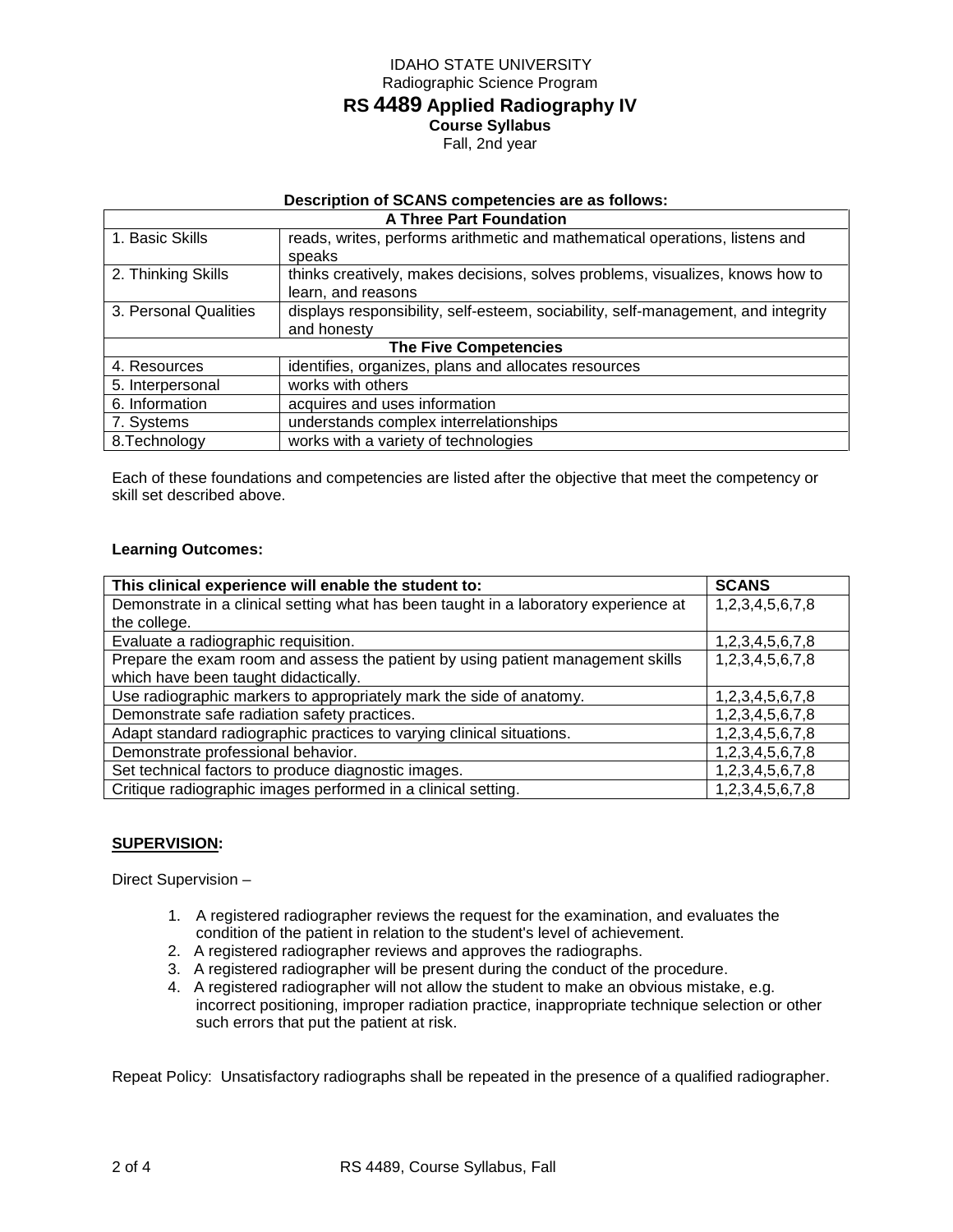## IDAHO STATE UNIVERSITY Radiographic Science Program **RS 4489 Applied Radiography IV Course Syllabus** Fall, 2nd year

Indirect Supervision –

Supervision that is provided by a registered radiographer immediately available to assist the student regardless of the level of student achievement.

"Immediately available" refers to the presence of a registered radiographer adjacent to the room or location where the procedure is being performed.

Students may be permitted to perform a procedure with indirect supervision only after demonstrating competency in that procedure.

#### **MANDATORY COMPETENCIES:**

Students must demonstrate competency in twenty two (22) required exams (8 competencies, 4 electives and 10 continued competencies). Exam competency grades will be averaged to determine 50% of semester grade.

Clinical instructors must record points earned for each competency. Competency can not be achieved in an exam that requires a repeat of any view.

Students may not perform a competency on an exam on which they haven't covered in lab.

Clinical competency sheets will be submitted to the program at mid-term and the end of the semester.

### **COGNITIVE ASSESSMENT:**

Students will be evaluated on radiographic anatomy, positioning knowledge, and film critique on all required competencies by the affiliate clinical instructor

#### **ATTENDANCE:**

- 1. The students must complete all clinical hours that have been assigned.
- 2. Students must sign in and out of clinical using the designated computer and Web address. Cumulative attendance records will be maintained; students will submit monthly attendance records.
- 3. Absences: Students must call the clinical instructor when they cannot attend. No final grade will be reported until clinical time is completed. The student will make his/her arrangements for make-up time with the clinical instructor. Extended absences will be handled on an individual basis with the clinical coordinator and clinical instructor. Students may not accumulate compensation time. Make-up time in the clinical area can be made up in **2-hour increments** (2 hours or greater) only.
- 4. Clinical instructors must document that the student has attended clinical for the required number of hours per semester.
- 5. A student without a current radiation monitoring device **will not be allowed** to attend clinical.